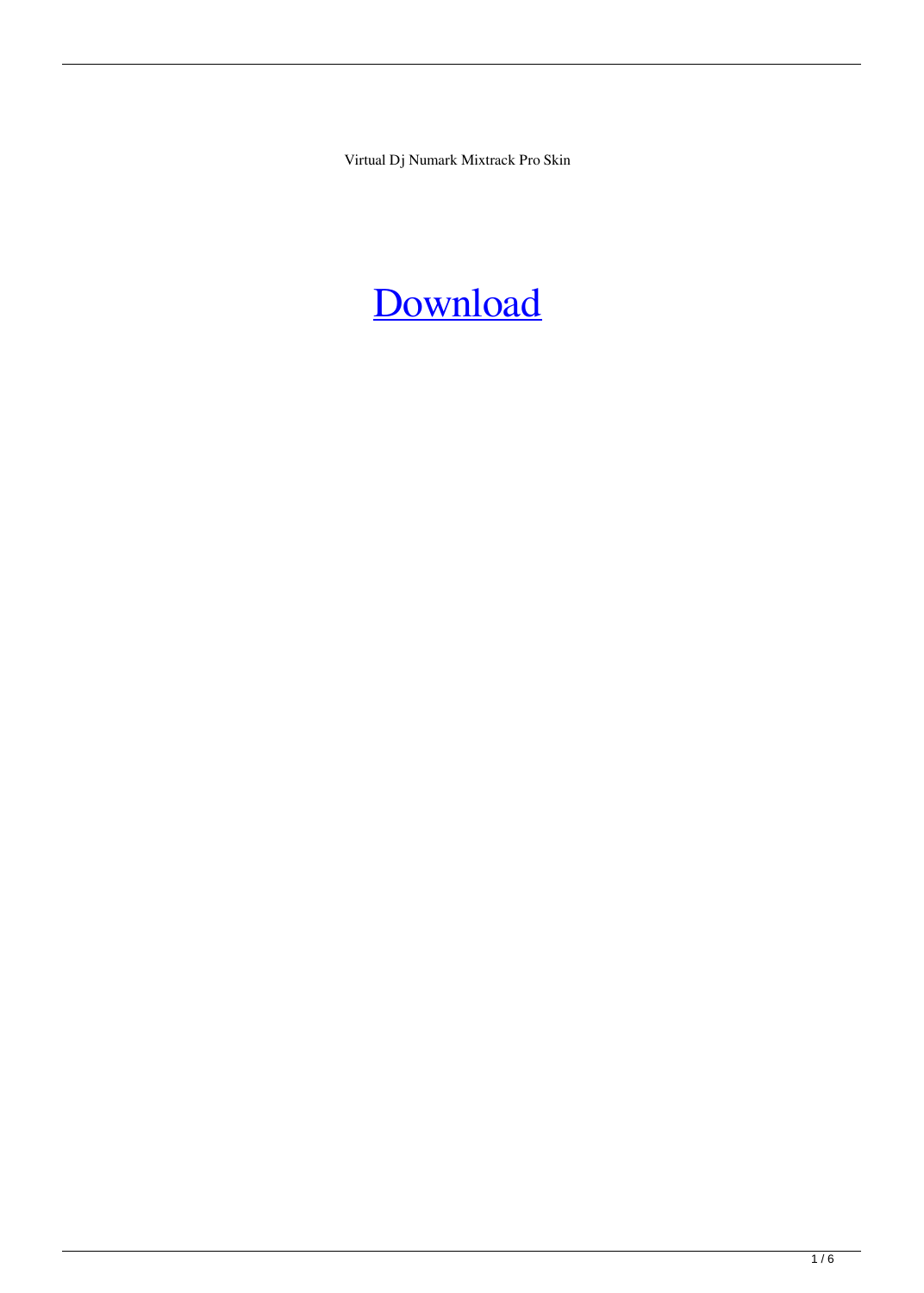Mar 27, 2011 Download the Numark Mixtrack Pro II 1.0 skin for VirtualDJ Pro! I am the owner of the release; I hope you like it. The Numark Mixtrack Pro II 1.0 skin features the Mixtrack Pro controller in a DJ-GUI that is nearly the same as the one provided by Numark. Apr 1, 2008 VirtualDJ V1.5 - DJ controller skin for mix track controllers NUMARK\_MIXTRAKT\_PRO\_VIR TUALDJ NO KONTAKT Jun 1, 2010 I have released a new version of the skin for VirtualDJ Pro. It is based on the new Numark firmware which includes a new GUI for the Mixtrak Pro II. This skin will only work with VirtualDJ. VirtualDJ Numark Mixtrack Pro Skin 1.2.1 Jan 3, 2011 The new version of this skin for VirtualDJ Pro. I have changed the look of the skin a little bit more. Its based on the new 2.0 firmware (new GUI) of the Mixtrak Pro II. The new version includes the new Numark Mixtrack skin as a free download. VirtualDJ Numark Mixtrack Pro Skin 2.0.0 Dec 19, 2012 I've made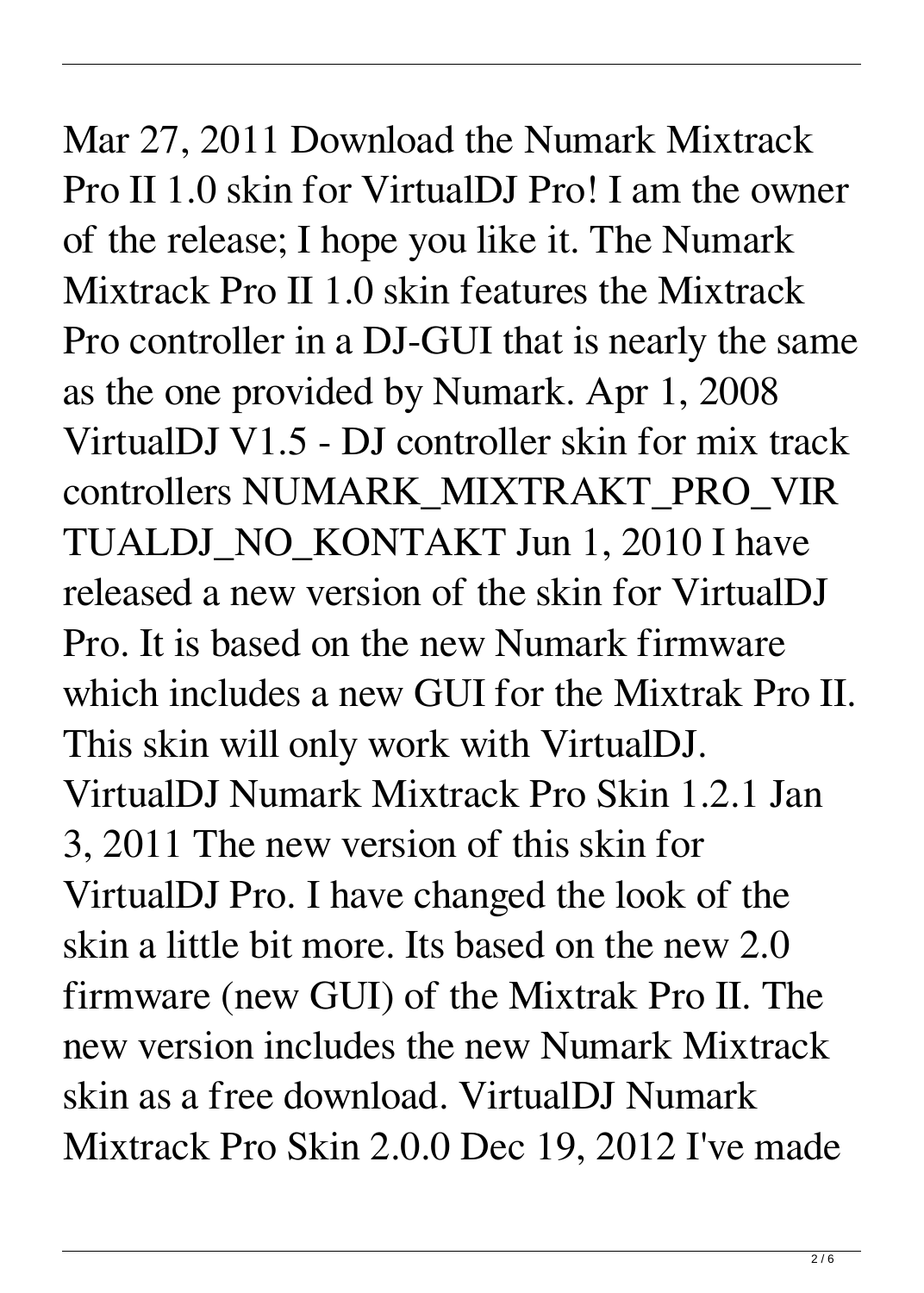this latest version of the Numark Mixtrack Pro II skin for VirtualDJ. Now it matches the very last firmware version 2.3.1.0 of the Mixtrak Pro II, which includes the skin as a free download. The skin matches the look and feel of the Numark Mixtrack Pro II controller just like the corresponding VDJ skin (VirtualDJ Mixtrack Pro Skin 3.0.0). The download is of a very small size. VirtualDJ Numark Mixtrack Pro Skin 3.0.0 Jan 25, 2013 Version of the Numark Mixtrack Pro II skin for VirtualDJ. I had the necessary time to redo the look. The skin matches the look and feel of the Numark Mixtrack Pro II controller just like the corresponding VDJ skin (VirtualDJ Mixtrack Pro Skin 3.0.0). Again, the download is of a very small size. VirtualDJ Numark Mixtrack Pro Skin 3.0.1 Jun 2, 2013 New Release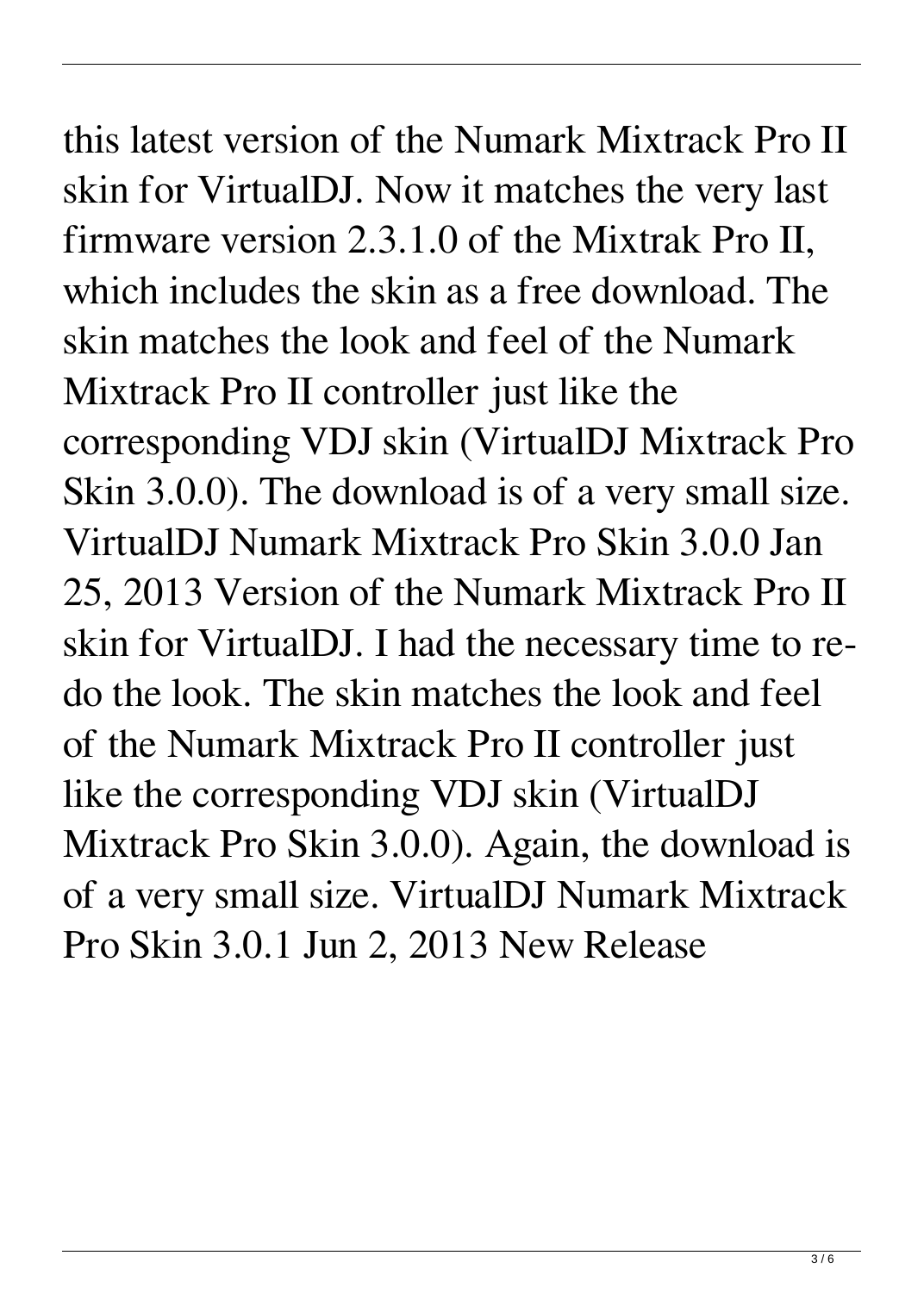## **Virtual Dj Numark Mixtrack Pro Skin**

The Numark Mixtrack Pro is a two-deck DJ controller made by Numark, released in 2010. It supports playlists, BPM control, visual effects, cues, deck sync, beat selector, and more. Description: Numark Mixtrack Pro 2.0 The Numark Mixtrack Pro 2 is a two-deck DJ controller made by Numark, released in 2011. It supports playlists, BPM control, visual effects, cues, deck sync, beat selector, and more. Numark MixTrack Pro The MixTrack Pro is a version of the MixTrack controller made by Numark. It has a track fader, beat fader, dials, and more. It also has a play/pause button and separate record/replay buttons, along with an MP3 loop control button. Numark MixTrack Pro The

MixTrack Pro is a version of the MixTrack controller made by Numark. It has a track fader, beat fader, dials, and more. It also has a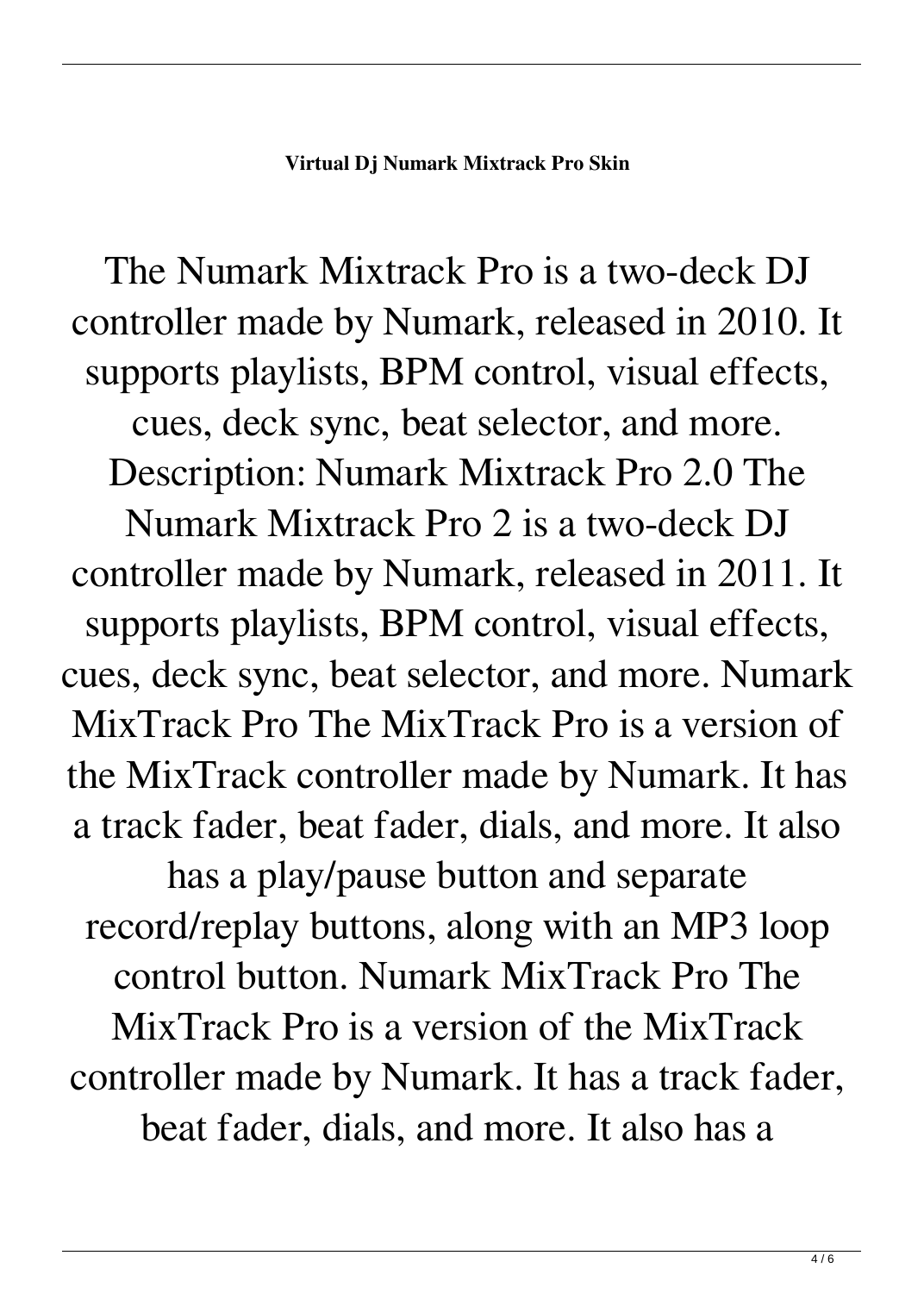play/pause button and separate record/replay buttons, along with an MP3 loop control button. Description: Numark MixTrack Pro Numark MixTrack Controller The MixTrack Controller is a version of the MixTrack controller made by Numark. It has a track fader, beat fader, dials, and more. It also has a play/pause button and separate record/replay buttons, along with an MP3 loop control button. The MixTrack

Controller is a version of the MixTrack controller made by Numark. It has a track fader, beat fader, dials, and more. It also has a play/pause button and separate record/replay buttons, along with an MP3 loop control button. Description: Numark MixTrack Controller Numark DJ Mini MixTrack Controller The DJ Mini MixTrack controller is a version of the MixTrack controller made by Numark. It has a track fader, beat fader, dials, and more. It also has a play/pause button and separate record/replay buttons, along with an MP3 loop control button. The DJ Mini MixTrack